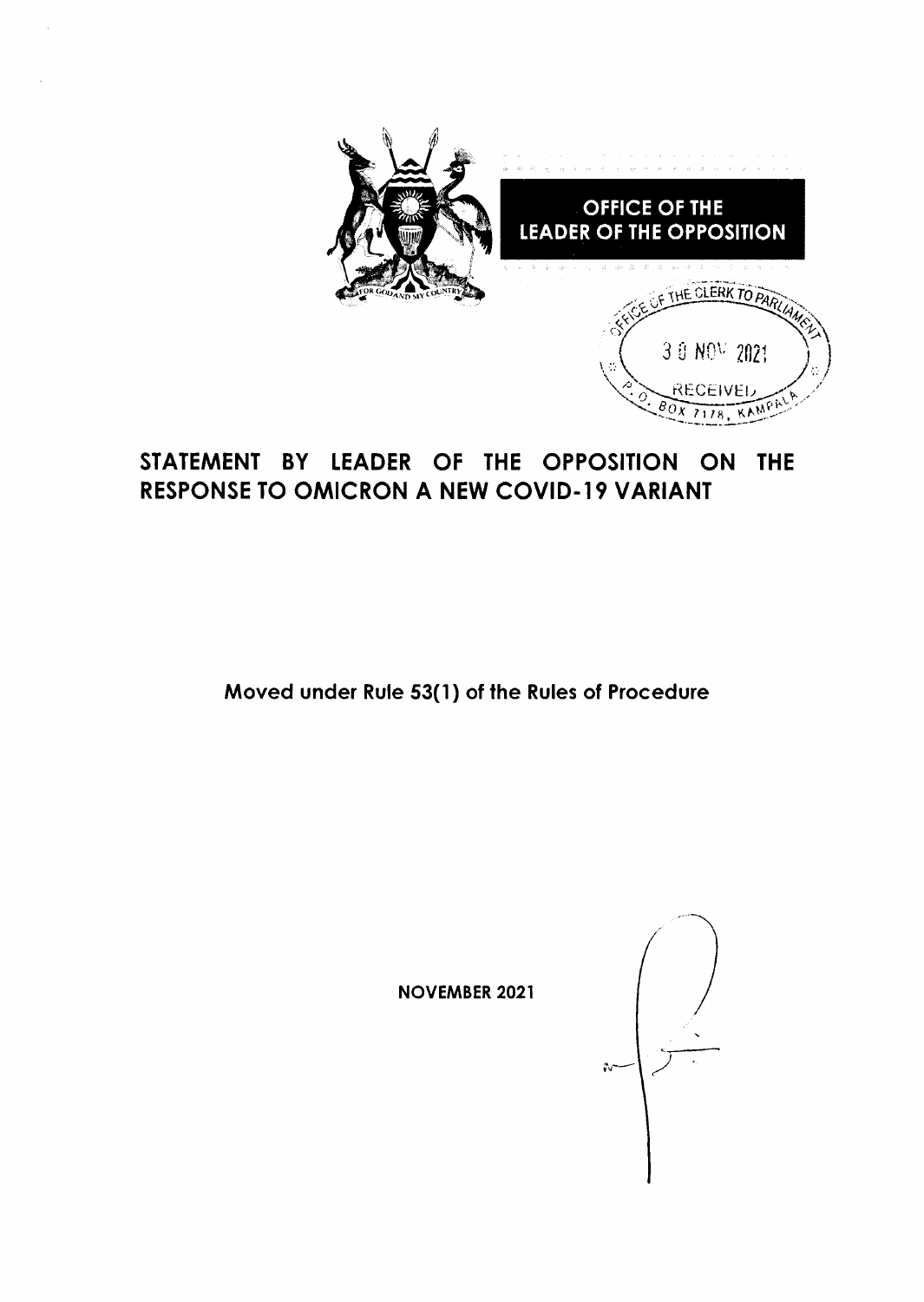The newly discovered COVID-19 variant named Omicron has raised concern across the globe. This latest covid-19 variant is reported to have originally been recorded in South Africo. lt hos so for been detected ond recorded in countries such os Austrolio. Conodo, Germony ond lsroel omong others.

Concern has been raised on the possibility that the new variant may be more devostoting thon the delto voriont to which o number of lives of Ugondons were lost during the second wove.

The risk is made more eminent given the low vaccination rate in the country. So far only 749,126 people have been fully vaccinated against the eligible population of 22 million. This translates to a vaccination rate of just 3.4%<sup>1</sup>.

Hence ony upsurge os noticed in the post two woves would couse enormous strain on health facilities, loss of lives, economic and social disruptions as well os depression. lt would olso leod to further loss of jobs, continued disruption of leorning, escoloted teenoge pregnoncies ond limited movements in cose of heightened lockdown meosures.

It is cruciol therefore thot the country undertokes necessory meosures to detect, prevent spreading of the new Omicron variant and to the worst contoin it.

Given the foct thot of the moment there is no indicotion thot omicron voriont is within Ugondo, the country should horness the window of opportunity to limit its entry into the country.

### Proposed lntervenlions

### o) Formotion of Joint Eqsl Africon Community Toskforce

A Joint Eost Africon Community Toskforce should be formed by Member states to develop a common approach towards the handling of the Omicron voriont. At the moment the notionol toskforces of the Member stotes ore implementing uncoordinoted interventions. This hos in the recent post been noted in the stonces towords voccinotion ond continuotion of leorning. Awore thot Member stotes ore chollenged by porous borders thot focilitote uncontrolled movements, a coordinated approach would enhance measures towards management of COVID-19 pandemic.

iv $\overline{\mathbf{w}}$ 

<sup>&</sup>lt;sup>1</sup> Ministry of Health, 2021. Press Statement - Update on the accelerated Mass COVID-19 Voccinotion Compoign ond Mondotory COVID-I9 Testing of oll lnbound Possengers ot Entebbe lnternotionol Airport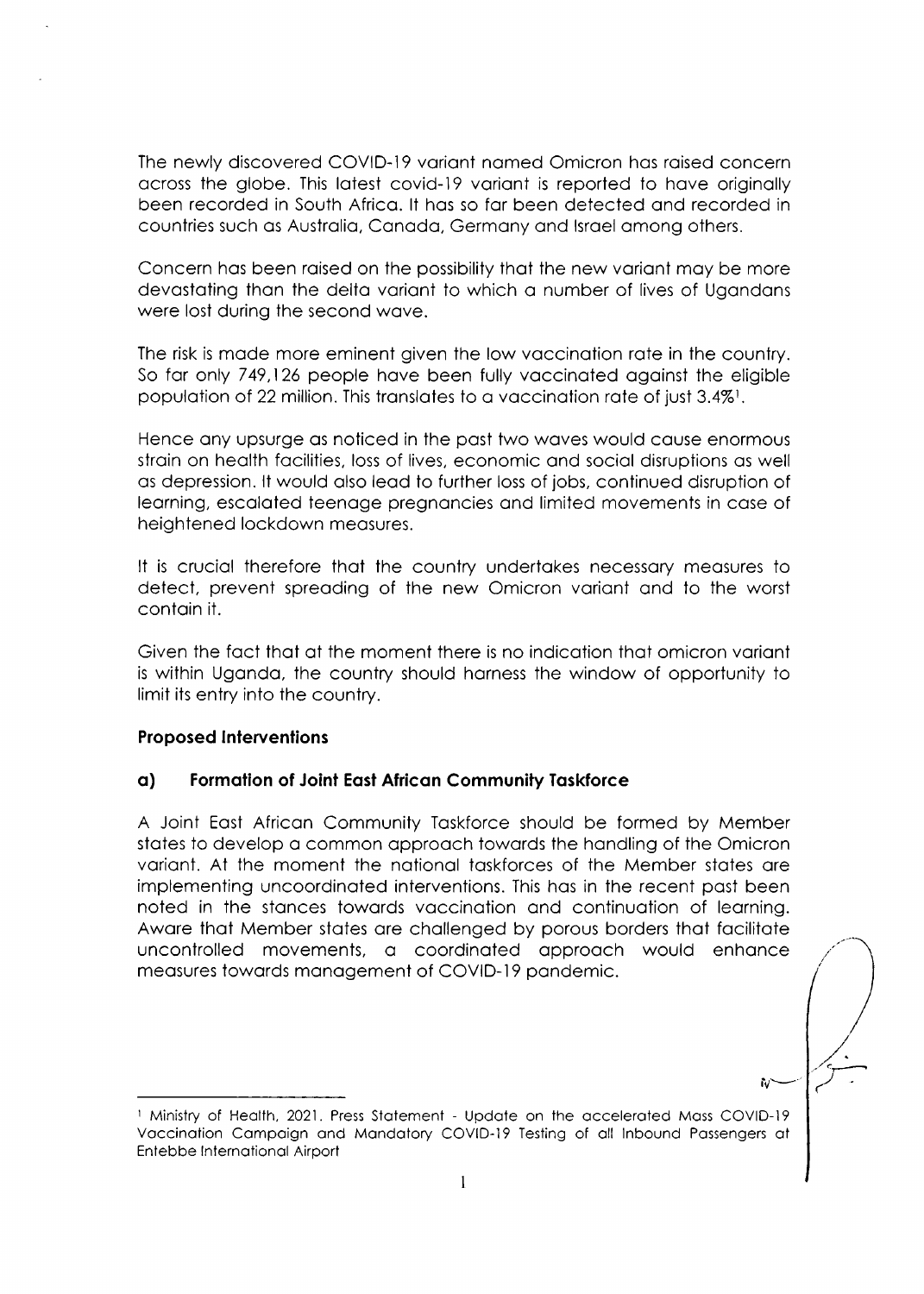# b) Develop Red List

In consultation with other Member States in the East African Community, Uganda should develop a red list of countries from which travellers are momentorily not ollowed to occess the country. A month's restriction is realistic for it will enable the government attain sufficient knowledge and understanding of the Omicron Variant. This would enable continued travels into ond out of the country with limited disturbonce to the globol supply choin ond tourism sector.

# c) Porish Voccinotion Clinics

While the vaccination campaign has been intensified in urban areas porticulorly of ploces of worship, morkets ond toxi porks, the effort is not commensurote in rurol oreos. lt hos been noted thot there is low mobilizotion in locol governments. This is moinly ottributed to the foct thot the designoted vaccination centres are largely health centre III's that are inaccessible to mony people in the countryside. Hence the need to undertoke voccinotion clinics of Porish level. This would require temporol recruitment of medicol personnel to service oll porishes in the countryside. This will supplement existing interventions.

# d) Allocate a Minimum of 5 Genexpert machines at each point of entry

During the last ministerial statement delivered by the Minister of Health?, Porlioment wos informed thot Entebbe lnternotionol Airport hos only <sup>2</sup> genexpert mochines with copocity to perform 32 PCR tests per eoch machine per hour. Given the fact that the most responsive fight against new Covid-19 voriont must be of the points of entry, there is need to ensure thot eoch point of entry hos of leost 5 genexpert mochines. Entebbe Airport os the moin port of entry should of leost hove l5 mochines. This would boost the levels of effectiveness required to ensure zero entry of the Omicron voriont into the country. With this testing copocity. we con demond thot NO body leqves oirport premises before negotive test results ore out.

# e) Presumption of work by medical personnel

ln lieu of the doctor's strike ond emergence of the omicron voriont, there is urgent need to hove the medicol workers withdrow from the sit down strike and resume work. This ought not to negate their demands and concerns. Hence it is criticol in the interim thot their demonds ore portly met especiolly immediote poyments of ollowonces to the Senior House Officers ond medicol

<sup>&</sup>lt;sup>2</sup> Dr. Aceng Jane Ruth Ocero, 2021. Statement to Parliament on the inconvenience to lnbound Trovellers ot Entebbe lnternotionol Airport during the lmplementotion of the COVID-۰, l9 Mondotory Testing